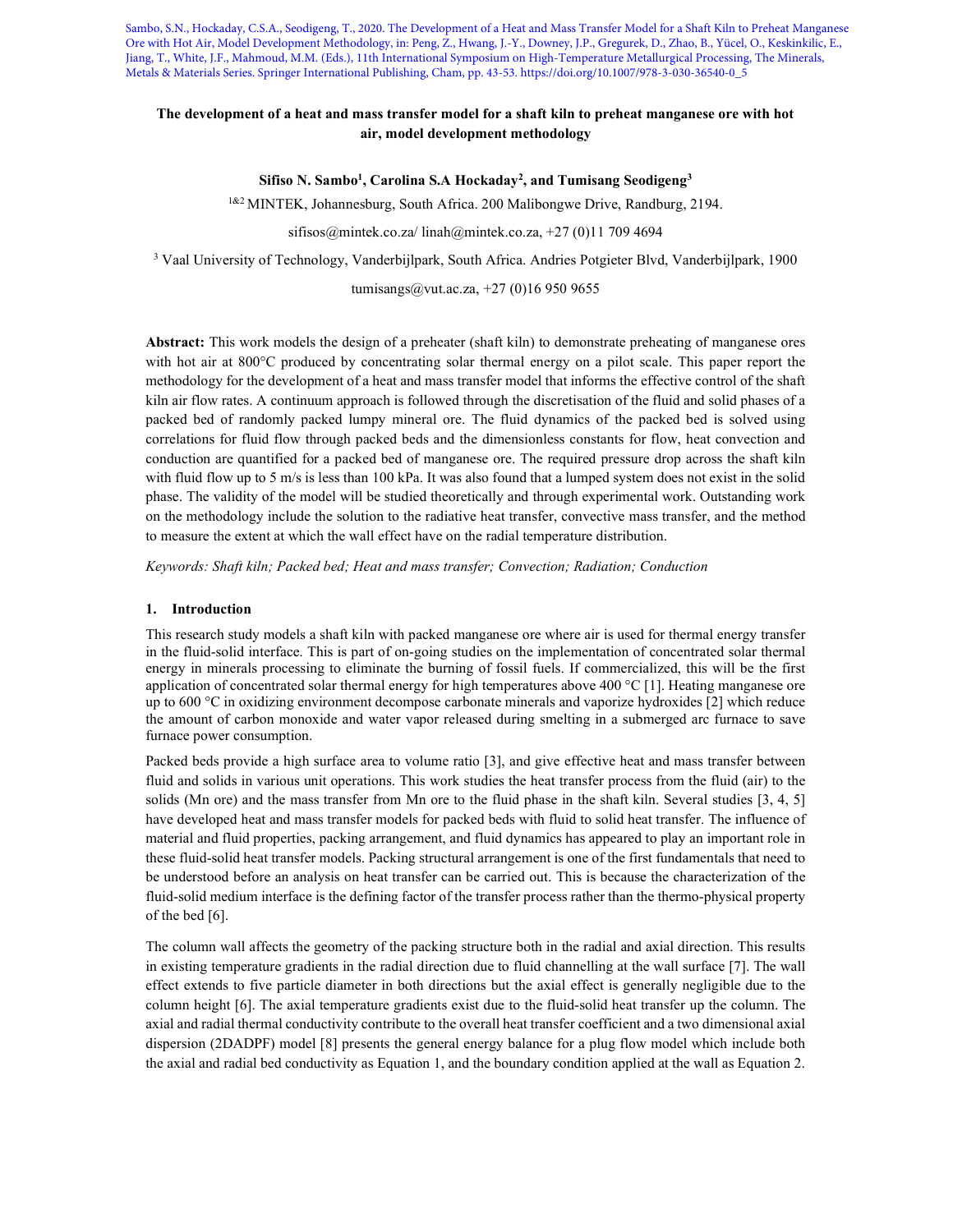$$
GC_f \frac{\partial T}{\partial x} = k_{er} \frac{\partial}{r \partial r} \left( r \frac{\partial T}{\partial r} \right) + k_{eax} \frac{\partial^2 T}{\partial x^2}
$$

$$
k_{er} \frac{\partial r}{\partial r} = h_w (T_f - T_w) \tag{2}
$$

G (kg/s) is the fluid mass flux in the axial direction,  $C_f$  (J/g.K) is the fluid heat capacity,  $T_f$  and  $T_w$  are the fluid temperature and bed temperature respectively,  $k_{er}$  and  $k_{ear}$  (W/m.k) are the radial and axial bed thermal conductivities.

The continuum approach to heat and mass transfer modeling of randomly packed beds made up of randomly shaped lumpy mineral ores in fluid-solid transport systems requires a proper fluid dynamic model. This is because the fluid dynamics governs the heat transfer in the fluid-solid interface. This problem becomes more complex because of the random flow pattern and the mixing of the fluid in the void regions. In principle, the governing Navier Stokes equations of flow must be applied [4]. The application of the Navier Stokes equations requires well defined boundary conditions for all the particles in the packed bed which complicate the solution to the fluid dynamics problem. Computational discretization allows for the description of the packed bed as an assembly of discrete particles and provides a solution for the fluid flow problem. However, the elementary approach (DEM) requires sophisticated algorithms and high computational power. The continuum approach is simplified in this work and the fluid flow problem is solved using the experimentally derived correlations of fluid flow in packed beds.

#### 2. Methodology

#### 2.1. Approach to packed bed modelling

The fluid stream pressure drop is the driving force that ensures the flow of air through the packed Mn ore up in a shaft kiln. The flow parameters are studied by first defining the flow regime and relating the pressure drop to the fluid flow velocity using empirical correlations of flow through packed beds. In principle, packed beds of solid material of uniform particle size  $(D_p)$  distribution have an equal surface area per unit volume. This allows for the discretization of the fluid-solid interfaces as a bundle of tubes within the column cross sectional area. The fluid tube's equivalent diameter  $(D_{eq})$  and the bed void fraction determine how many such tubes (n) occupy the given column cross sectional area  $(S_0)$ . The visualization of the packed bed model can be seen in Figure 1 (a) and (b). Due to the fluid flow pattern, the model length  $(\Delta L_m)$  is less than the actual flow length. However, this is corrected by a constant value determined by applying the empirical correlations for flow through packed beds.



To define the Mn ore packed bed geometry, assumptions of the shaft kiln dimensions and the characterization of Mn ore size distribution is required. The lumpy Mn ore particle size distribution (Dp) have shown that particles size bigger than 20 mm contribute over 80% of the Mn ore sample total mass. However, in this work we consider the particles size of 5.6 – 20 mm. An internal report on characterization of the UMK Mn ores have shown equal distribution of minerals composition across all size fractions and this makes it possible to select the desired size fraction. The small size fraction gives some tolerance for the porosity variation in the radial direction in small scale columns. To characterize the packed bed as a bed of uniform size particles, the mean particle diameter  $(D_{pm})$ was determined based on the particles size distribution presented in Table 1.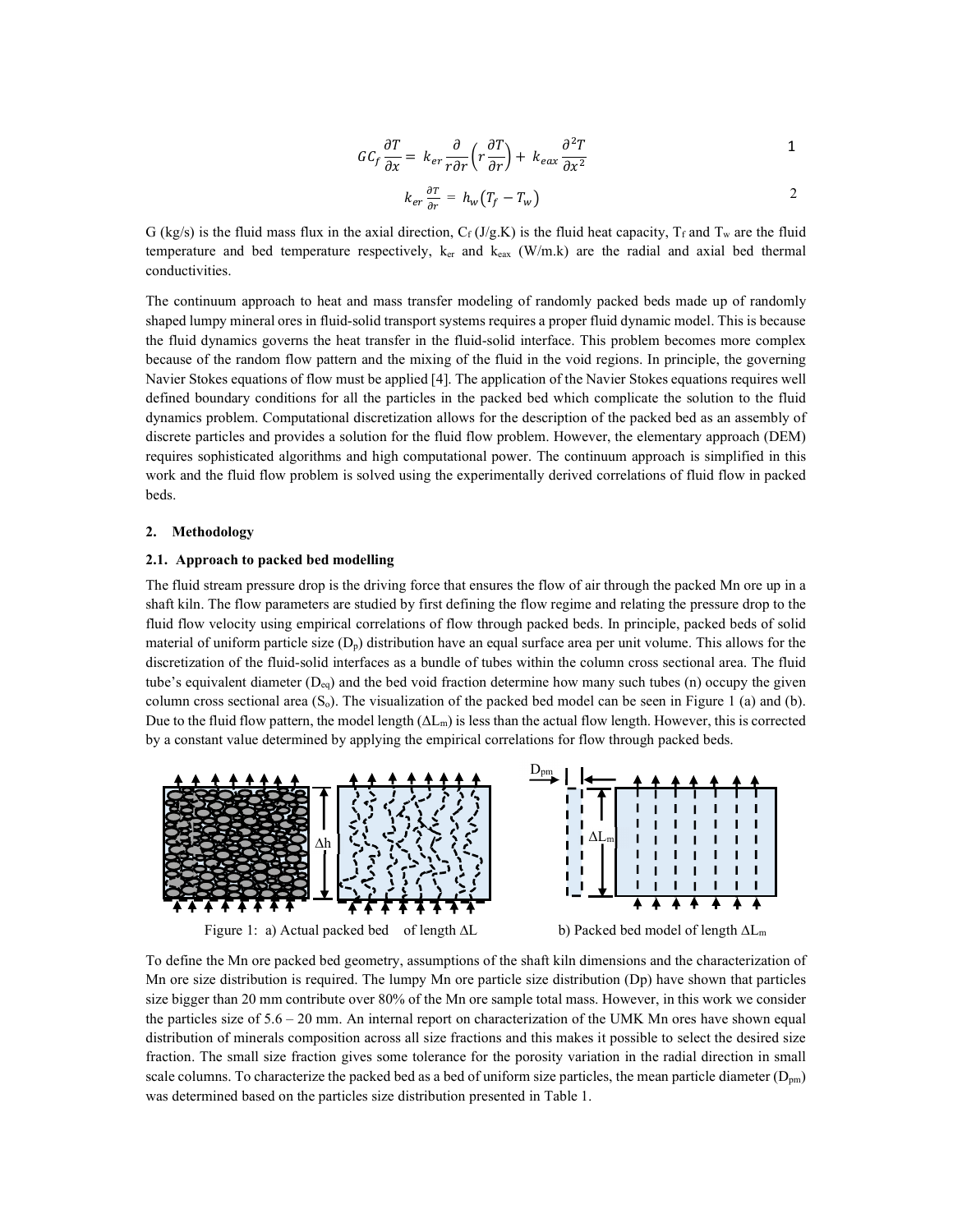|                                        | Dp range $(mm)$ | Dp intervals (mm) | Cumulative mass (kg) | Weight fraction $(x)$ | $(x/D_p)$ |
|----------------------------------------|-----------------|-------------------|----------------------|-----------------------|-----------|
|                                        | $5.6 - 10.0$    | 7.8               | 35                   | 0.201                 | 0.0258    |
|                                        | $10.0 - 16.0$   | 13                | 95                   | 0.345                 | 0.0265    |
|                                        | $16.0 - 20.0$   | 18                | 174                  | 0.454                 | 0.0252    |
|                                        |                 |                   | Sum $(x/D_p)$ ,      |                       | 0.0775    |
| Mean particle diameter = $1/(x/D_p)$ , |                 |                   | 12.897               |                       |           |
|                                        |                 |                   |                      |                       |           |

Table 1: Mean particle diameter

The lumpy Mn ore was characterized as broken solids and the value of sphericity was adopted from Kunni and Lavenspiel [9] as 0.63. A 200 mm column diameter (D) and 1200 mm height is used in this work. A column of similar dimensions will be used for the lab experimental work to validate the model. The Buckingham Pi theorem and similitudes will be used to scale for larger applications. The packed bed properties specified above allows for the evaluation of porosity variations across the packed column but the packed bed average porosity was used for simplicity. The average bed porosity of the Mn ore was evaluated in the laboratory using fluid displacement method and was found to be 0.48. The column cross sectional area is related to the solid phase and the fluid phase tubes by Equation 3  $\&$  4 and the two equations equate to solve for the equivalent diameter, Equation 5. The actual fluid flow velocity (V) is related to the superficial velocity (V<sub>0</sub>) and the porosity (ε) as shown in Equation 6. This equation is employed for the evaluation of convection heat and mass transfer parameters in the fluid-solid interphase. For the given bed porosity, particle mean diameters  $(D_{pm})$  and sphericity ( $\Phi_s$ ), and the bed total surface area  $(S_0)$ , the fluid tubes equivalent diameter was found to be 8.03 mm and 298 fluid phase tubes.

$$
n(\pi D_{pm} \Delta L) = S_0 \Delta L (1 - \varepsilon) \left( \frac{6}{\Phi_s D_{pm}} \right)
$$

$$
n\left(\frac{1}{4}\pi D_{eq}^2\right)\Delta L = S_0 \Delta L \varepsilon
$$

$$
D_{eq} = \sqrt{\frac{2 \times D_{pm}^2 \times \Phi_s}{3} \times \frac{\varepsilon}{(1 - \varepsilon)}}
$$

$$
V = \frac{V_0}{\varepsilon} \tag{6}
$$

#### 2.2. Convective heat transfer

The arrangement of the fluid-solid interface as a bundle of tubes simplifies the bed characterisation and the heat transfer problem but does not give the correct dimensionless constants for fluid flow parameters. The pressure drop per unit length to the fluid flow superficial velocity for flow in packed beds at low Reynolds numbers,  $(R_{ep}$  $<$  2300) is given by the Kozeny Carmen correlation [9]. At high Reynolds numbers ( $R_{ep}$  > 2300) the effect of the friction factor becomes low ( $f \rightarrow$  constant) and the pressure drop is evaluated using the Burke Plummer equation [9]. The correlations enable the assumptions of the fluid velocity given the required pressure drop across the length of the packed bed. This means that a fully developed velocity profile can be assumed and the convective heat transfer governing equations can be evaluated. Both the Kozeny Carmen and the Burke Plummer equations combine to form the Ergun equation which is used to solve problems where the flow is transitional, however one term always dominates depending on the  $R_{ep}$  values [9].

The value of the measured Mn ore packed bed average porosity is high (0.48) for randomly shaped particles compared to spherical particles of the same size. This is caused by the low sphericity values for non-spherical materials. Empirical correlations for porosity values of spherical particles (Φ=1) relate the particles diameter to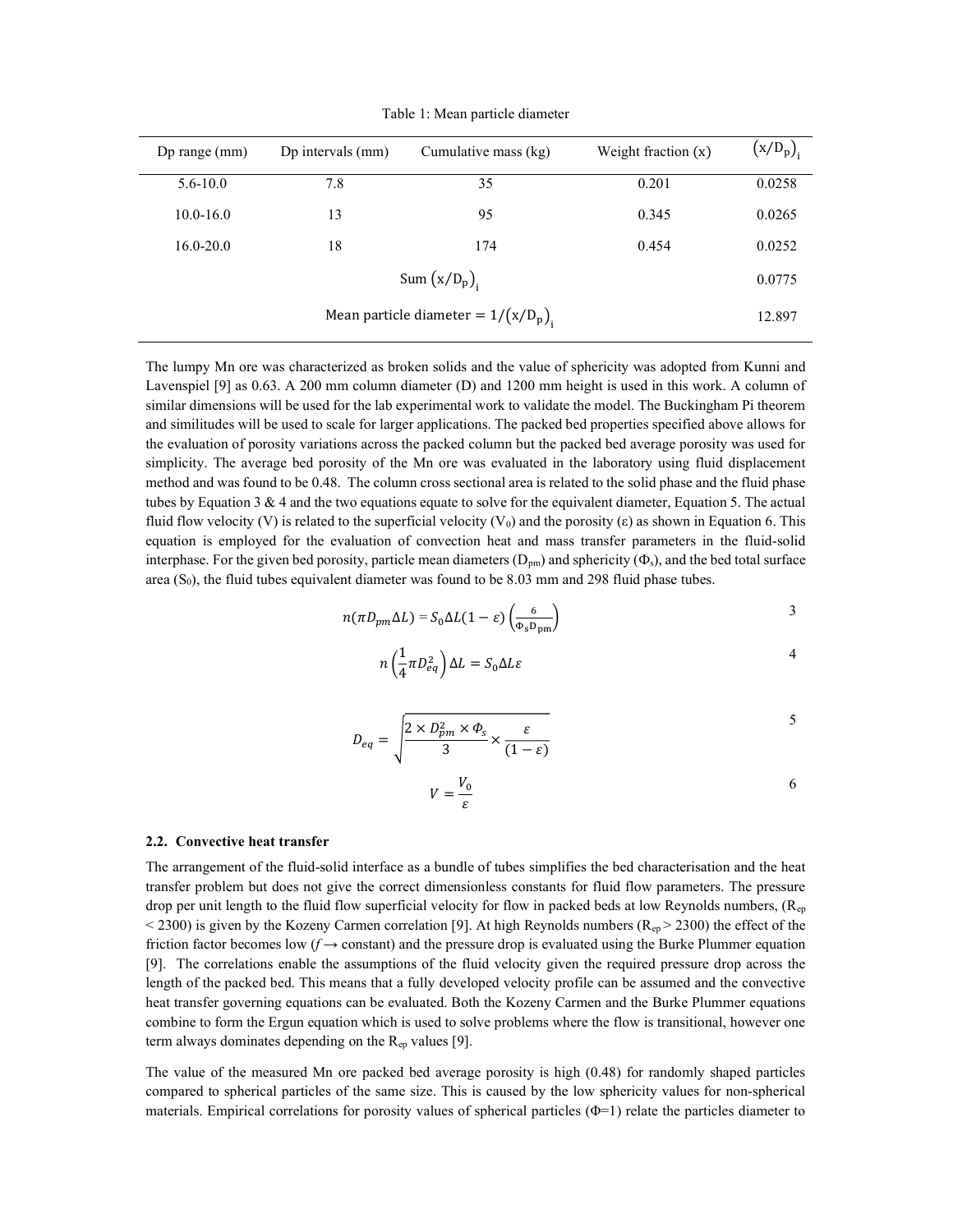the column diameter as presented in Equation 7 [6, 8]. The required pressure drop across the bed of lumpy Mn ore is expected to be lower due to high porosity. However, for the same Reynolds number the friction factor is high due to low sphericity of the Mn ore particles. The friction factor was evaluated using Equation 8 and the results were plotted against the values of  $R_{ep}$  at a log scale in Figure 2. It can be seen from figure 2 that the friction factor becomes a constant at high R<sub>ep</sub> values which shows the transition from laminar to turbulent flow. All values of the fluid properties, density  $(\rho)$  and viscosity  $(\mu)$  used were taken at a bulk mean temperature assuming that 80 % of the fluid temperature (800 °C) is lost to the solid phase in the column. The fluid delivery pressure of 250 kPa was used. Figure 3 below shows the relationship between fluid superficial velocity and pressure drop for both lumpy Mn ore and spherical Mn ore of the same size.

$$
\varepsilon = 0.375 + 0.34 \times \left(\frac{D}{D_p}\right) f_{bed}
$$

$$
f_{bed} = \frac{150}{\Phi_s^2 R_{ep}} + \frac{1,75}{\Phi_s}
$$
  
9.00  
8.00  
7.00  
6.00  
1  
9.00  
1  
1  
1  
2  
2  
3.00  
3.00  
4  
4  
4  
5.00



Figure 2: Friction factor against log scale  $R_{ep}$  values for spherical and lumpy Mn ore



Figure 3: Pressure drop against superficial velocity

The packed bed heat transfer coefficient will be evaluated with dimensionless numbers at an entry region until fully developed temperature profiles are established. When the whole packed bed is a fully developed region the local heat transfer coefficient and the temperature gradients across the bed length remains the same. Parameters of the entry region determines the start-up time before a continuous flow of the Mn ore stream to ensure that the furnace feed is at the required temperature of 600 °C. Hot air (800 °C) will be supplied at a constant rate to heat

8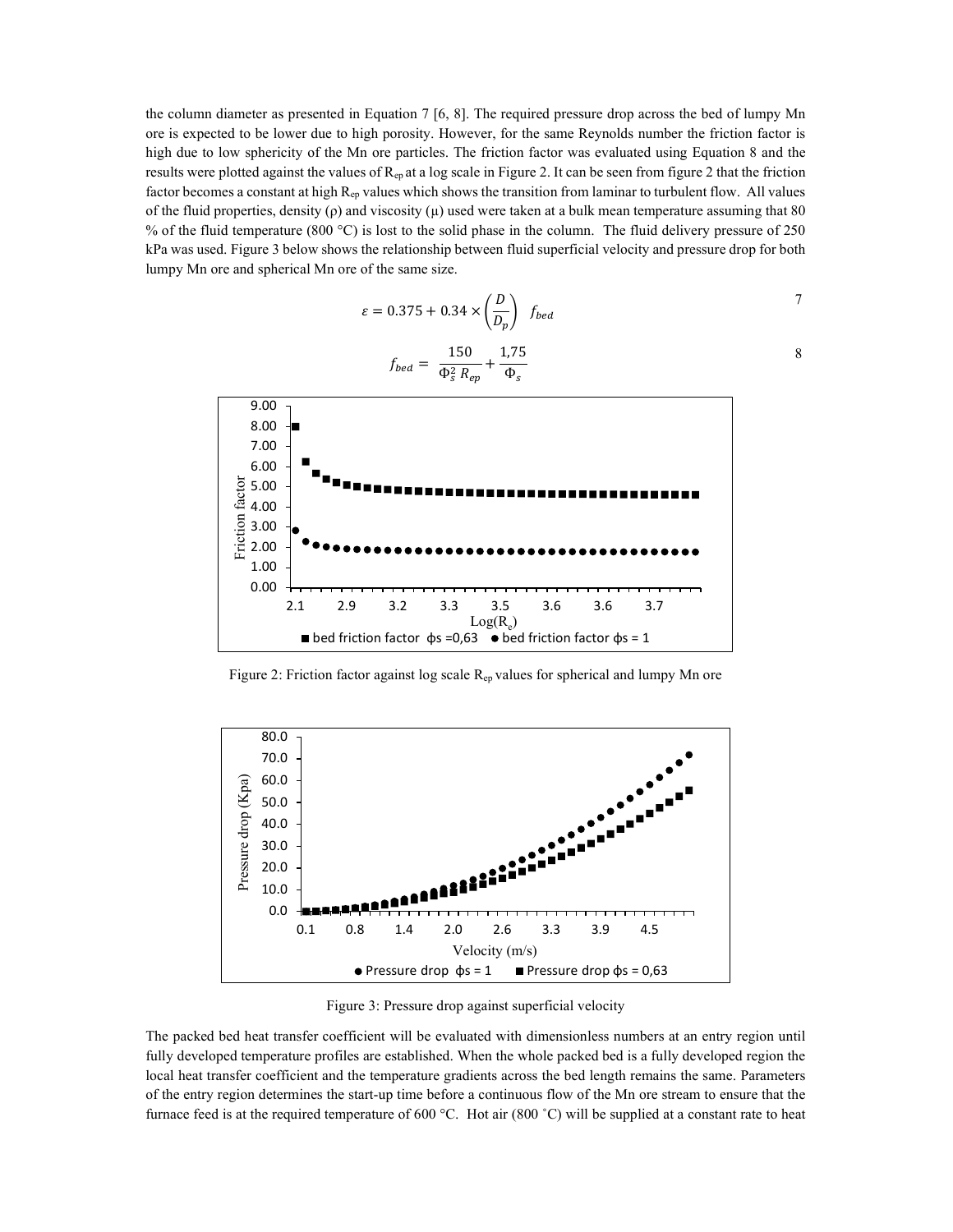the solids which are at a lower temperature; this means that a constant wall heat flux arrangement can be assumed given that the bed is made up of material with constant thermal conductivity (k), specific heat capacity  $(C_p)$ , and thermal diffusivity (α). All Mn ore thermo-physical properties will be evaluated at the bulk mean temperature. Assuming that the velocity profile is fully developed, the heat transfer coefficient (h) will be evaluated using the dimensionless Nusselt number over a length L. For the thermal entrance region,  $N_{\text{uDL}}$  is evaluated as a function of a dimensionless axial distance (L\* ) given by Equation 10 and used in Equation 9. Two empirical correlations that relates N<sub>uD</sub> and L<sup>\*</sup> with limits to the values of L<sup>\*</sup> are presented in Equation 11 & 12.  $R_{eD}$  (Equation 13) is the dimensionless Reynolds number evaluated based on the flow path equivalent diameter ( $D_{eq}$ ) and the fluid viscosity  $(\mu)$ . The dimensionless Prandlt number (P<sub>r</sub>) can be obtained using Equation 14 and was taken to be 1 for air. Values of the Nusselt number based on the characteristic length were evaluated for the given packed bed properties and 1.56 m/s actual fluid velocity and plotted against the column length ( $\Delta L$ ) in Figure 4. It can be seen that N<sub>uD</sub> values decreases across the column length which indicates that the thermal resistance increases up the column. This indicate that constant temperature profiles have not been established across the column.

$$
N_{uD} = \frac{hL}{K} \tag{9}
$$

$$
L^* = \frac{\left(\frac{L}{D}\right)}{R_{eD}P_r} \tag{10}
$$

$$
N_{uD} = 1.953 \left(L^*\right)^{\frac{1}{3}} \qquad \text{for } L^* < 0.03 \tag{11}
$$

$$
N_{uD} = 4.364 + \frac{0.0722}{L^*} \qquad \text{for } L^* \ge 0.03
$$

$$
R_{eD} = \frac{\rho V D_{eq}}{\mu} \tag{13}
$$



$$
P_r = \frac{C_p \mu}{K}, \qquad \approx 1
$$

Figure 4: Nusselt number reduction with column length

When fully developed temperature profiles are established the flow of materials down the column can be assumed. This calls for the evaluation of the fully developed temperature profiles in axial segments of length L, that is, the temperature profile  $(T_n - T_{n+1})$  of a given tube segment must remain the same when the solid materials flow down the column. This means Mn ore at a constant temperature will exit the column. If this is achieved the residence time of the materials in the column can be realized and controlled based on the thermal transport processes that take place. At this point the mathematical definition of temperature as a function of the tube radius (r), the length (L), and a constant  $(C_1)$  that relates the temperature distribution to the constant wall heat flux  $(-q/A)$ , can be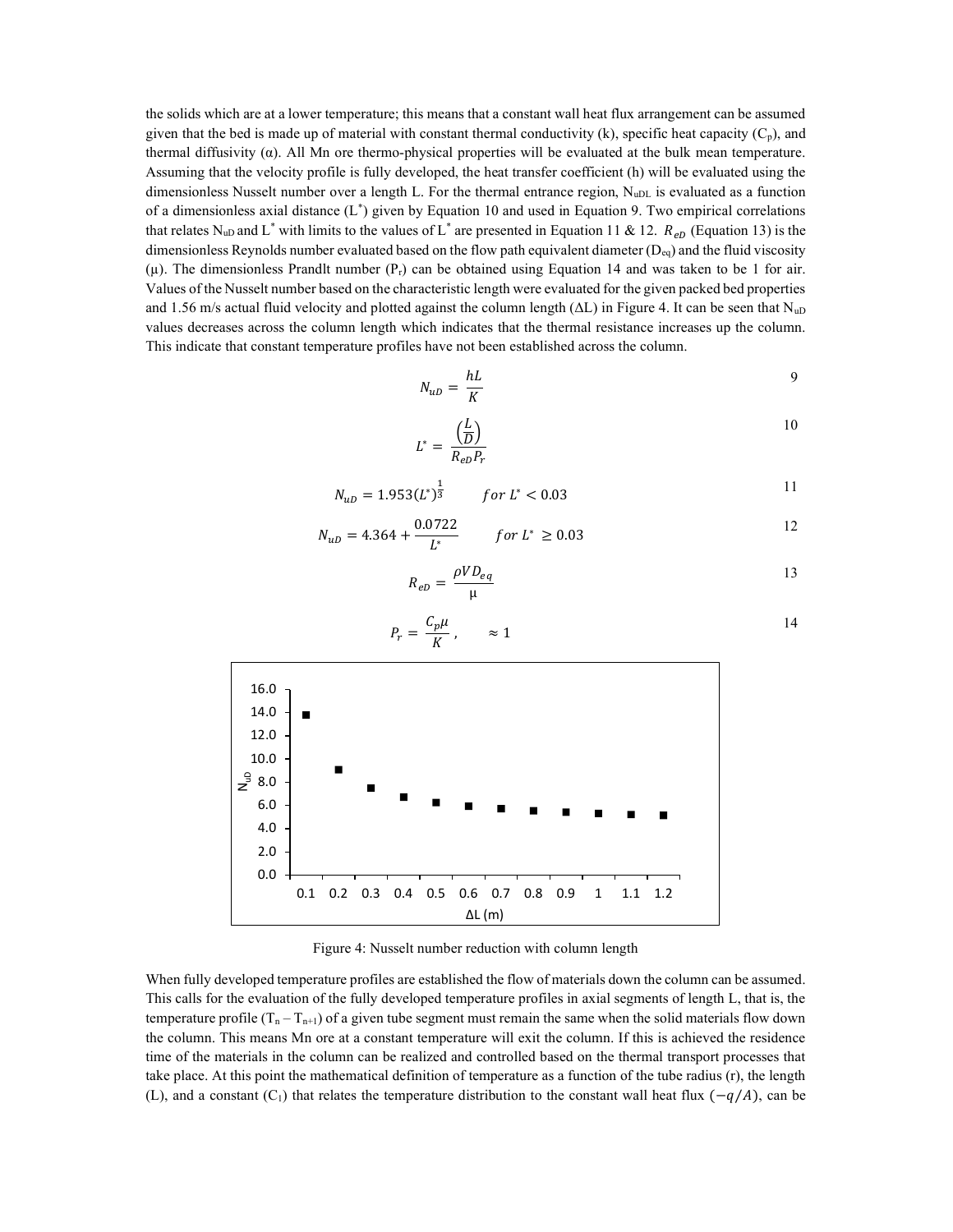employed (Equation 15) and the general energy equation for laminar flow in a tube of constant properties can be reduced to Equation 16.

$$
T = f(r) + C_1 L \tag{15}
$$

$$
\frac{d}{dr}\left(r\frac{dT}{dr}\right) = \frac{C_1}{\alpha}rV_L = \frac{C_1}{\alpha}rV_{max}(1 - \frac{R^2}{R^2})
$$
  
at  $r = 0$ :  $\frac{dT}{dr} = 0$ ; at  $r = R(tube wall)$ :  $K\frac{dT}{dr} = \left(\frac{q}{A}\right)_w$ 

The above correlations of convective heat transfer are only applicable for laminar flow of the fluid through the packed bed. The effect of the boundary conditions and the thermal entry length becomes small at high Reynolds numbers [10]. For fully developed velocity and temperature profiles the local heat transfer coefficient in the Nusselt number format can be evaluated using the Dittus-Boelter correlation [10, 11] in Equation 17. This correlation holds true for  $0.3 \leq P_r \leq 100$ , and  $2300 \leq R_{eD} \leq 1.2x10^5$ . A linear relationship exist between the Nusselt number and the Reynolds number for the packed Mn ore under fully developed velocity and temperature profiles. The relationship was evaluated for turbulent flow and the Reynolds number was plotted against the heat transfer coefficient in Figure 5.

$$
N_{uD} = 0.023 \times R_{eD}^{0.8} \times P_r^{0.4} \tag{17}
$$



Figure 5: The fluid phase heat transfer coefficients for different values of ReD

#### 2.3. Conduction heat transfer

To study the conduction heat transfer the focus switches to the solid phase of the packed bed. An infinitely long cylinder of diameter  $D_{pm}$  subjected to the fluid phase temperature  $T_f$  was considered. Equation 19 gives the unsteady state conduction general differential equation on a one dimensional coordinate system neglecting the heat generation term. Heat generation is negligible because the decomposition reactions of the carbonate minerals in the Mn ore take place at temperatures above 650

$$
K\frac{\partial^2 T}{\partial x^2} = \rho C_p \frac{\partial T}{\partial t}
$$

Where  $C_p$  is the specific heat capacity of the solid materials.

For the given particle size distribution, the significance of internal temperature gradients were evaluated using the dimensionless Biot number  $(B_i)$  [10] which takes into account the convective thermal resistance at the surface of the solid materials. The value of  $B_i$  is given by the ratio of the product of the thermal resistance to convection at the surface (h) and the characteristic length  $(R)$  of the material to the internal thermal resistance (k). Values of  $B_i$  $> 0.1$  indicate that significant temperature gradients exist for the characteristic length of the solid material when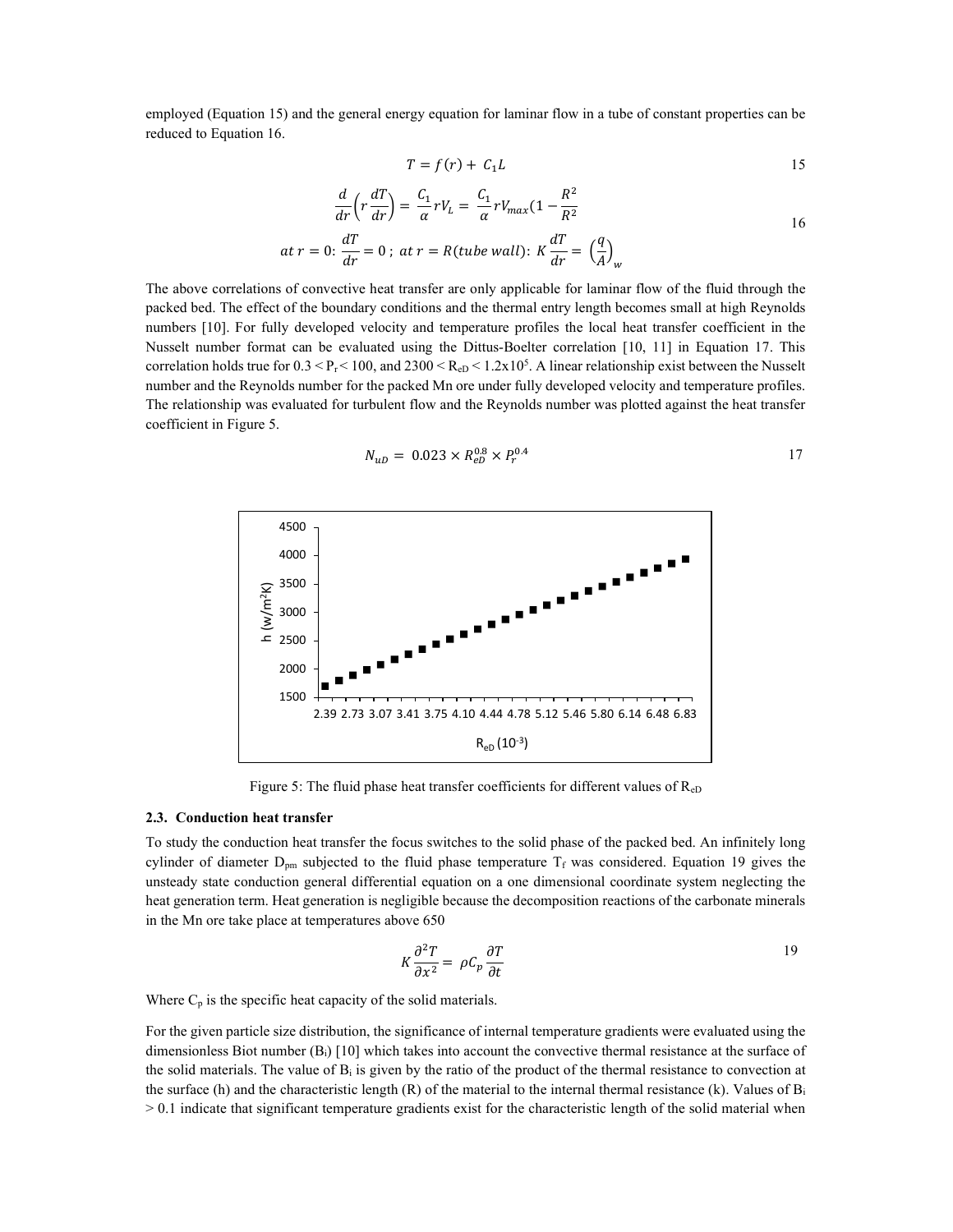exposed to the fluid which is at high temperature [10, 11]. The thermo-physical properties of the Mn ore  $(C_p$  and α) were analysed using the laser flesh method using an LFA 457 Microflash at a 100 ˚C increments. The values of thermal conductivity were calculated for each temperature using Equation 20. The analysis results are presented in table 2 below, adopted from PreMa internal report D3.1.

$$
k(T) = \alpha(T)Cp(T)\rho(T) \qquad \qquad \text{20}
$$

| $T(^{\circ}C)$ | $\alpha$ (mm <sup>2</sup> /s) | Cp (J/gK) | $k$ (W/mK) |
|----------------|-------------------------------|-----------|------------|
| 100            | 0.717                         | 0.846     | 2.33       |
| 200            | 0.620                         | 0.927     | 2.20       |
| 300            | 0.548                         | 0.937     | 1.96       |
| 400            | 0.493                         | 0.976     | 1.87       |
| 500            | 0.451                         | 0.991     | 1.68       |
| 600            | 0.402                         | 0.985     | 1.49       |
| 700            | 0.339                         | 0.886     | 1.12       |
| 800            | 0.279                         | 0.765     | 0.79       |

Table 2: Thermo-physical properties of UMK Mn ore

The  $B_i$  number for the cylindrical slab  $(D_{pm})$  evaluated on the fluid bulk mean temperature and the fluid thermal resistance (h) have given values above 4. To quantify the temperature gradients a solution can be obtained by solving for both the length and the time differential terms in the unsteady state conduction general differential equation (19). The solution to temperature distribution will be obtained as a function of the dimensionless measure of time (Fourier number (Fu)), Dimensionless measure of location (∆r/R), and the Biot number. The temperature distribution results are presented graphically using chart that presents the temperature history at the centre of an infinitely long cylinder and the ratio of the temperature at any point in an infinitely long cylinder to the temperature at the centre line. [10, 11] covered chapters on unsteady state conduction and presented the product solution in Equation 21.

$$
\frac{\theta}{\theta_0} = \left(\frac{\theta r_{R=0}}{\theta_0}\right) \times \left(\frac{\theta}{\theta r_{R=0}}\right)
$$
  
where  $\theta = T - T_f$  and  $\theta_0 = T_0 - T_f$  (21)

#### 3. Conclusion

Only the dimensionless parameters of fluid flow, convective, and conduction heat transfer were evaluated for the shaft kiln and further work on the method to study the radiative heat transfer and convective mass transfer is outstanding. The required pressure drop is below 100 kPa for fluid actual flow velocity less than 5 m/s. The low pressure requirements will allow for the evaluation of the heat and mass transfer at a wider range of fluid flow velocity.  $B_i > 1$  indicates that the Mn ore residence time will play an important role in heat transfer. For a given column diameter and height the residence time will be specified at the point where the Mn ore at the kiln exit point is at 600 °C. The wall effect on the porosity variation in the radial direction of the packed bed need to be quantified before attempting to study the temperature distribution in the radial direction. Manually calculating the transport parameters for a high number of segments can be challenging and Python have been identified as a suitable tool to solving problems of this nature. When all the modes of heat transfer have been defined the heat transfer coefficients will be summed up to give an overall heat transfer coefficients for the axial and radial temperature gradients to complete the model. This will enable the tuning of the fluid flow rate per mass of solid materials in a shaft kiln of specific dimensions (bed diameter and bed height). The validation face of this work will be done both theoretically and through lab experiments. This will give indications in areas where the approach needs to be re-evaluated.